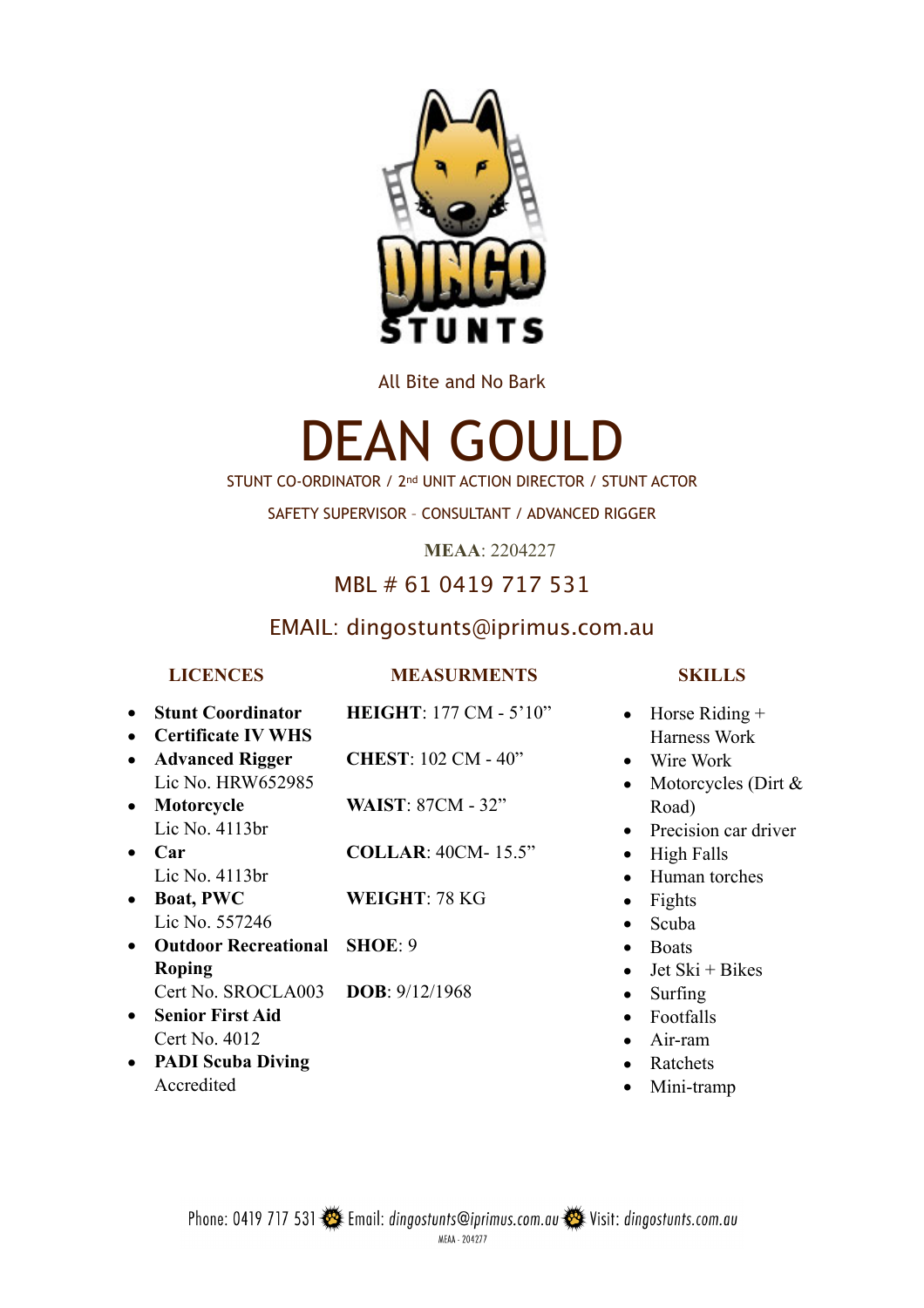### In Order of Most Recent

**SISSY**  Stunt Coordinator

**BOSCH & ROCKIT**  Stunt Driver

**BUCKLY'S CHANCE**  Stunt Coordinator

**THE DROVER'S WIFE**  Stunt Performer

> **PETER RABBIT 2**  Stunt Performer

**THE INVISIBLE MAN**  Stunt Performer

**THE FURIES**  Action Director / Stunt Coordinator

> **I AM WOMAN**  Stunt Coordinator

**INTEGRITY**  Action Director

**SLAM**  Stunt Coordinator

**NEKROTRONIC**  Stunt Performer

**THE OSIRIS CHILD**  Stunt Coordinator

**GODS OF EGYPT**  Stunt Performer

**RUBEN GUTHRIE**  Stunt Coordinator / Stunt Performer

**THE WATER DIVINER**  Stunt Performer / Russell Crowe Dbl

> **THE BABADOOK**  Additional Stunt Coordinator

# **FEATURE FILMS TELEVISION / MINISERIES**

**EDEN**  Stunt Coordinator

**THE UNUSUAL SUSPECT**  Stunt Coordinator

**BETWEEN TWO WORLDS**  Stunt Coordinator

**OPERATION BUFFALO**  Stunt Coordinator

> **TOTAL CONTROL**  Stunt Coordinator

**FRAYED**  Stunt Coordinator

**LES NORTON**  Stunt Coordinator

**LAMBS OF GOD**  Stunt Coordinator

**STREET SMART**  Stunt Coordinator

**FIGHTING SEASON**  Stunt Coordinator

**RAKE (five series)**  Stunt Coordinator

**WAKE IN FRIGHT**  Stunt Coordinator

**EVENT ZERO**  Stunt Coordinator

**WHAM BAM, THANK YOU, MA'AM**  Stunt Coordinator

> **DEEP WATER**  Stunt Coordinator

> **CLEVERMAN**  Stunt Coordinator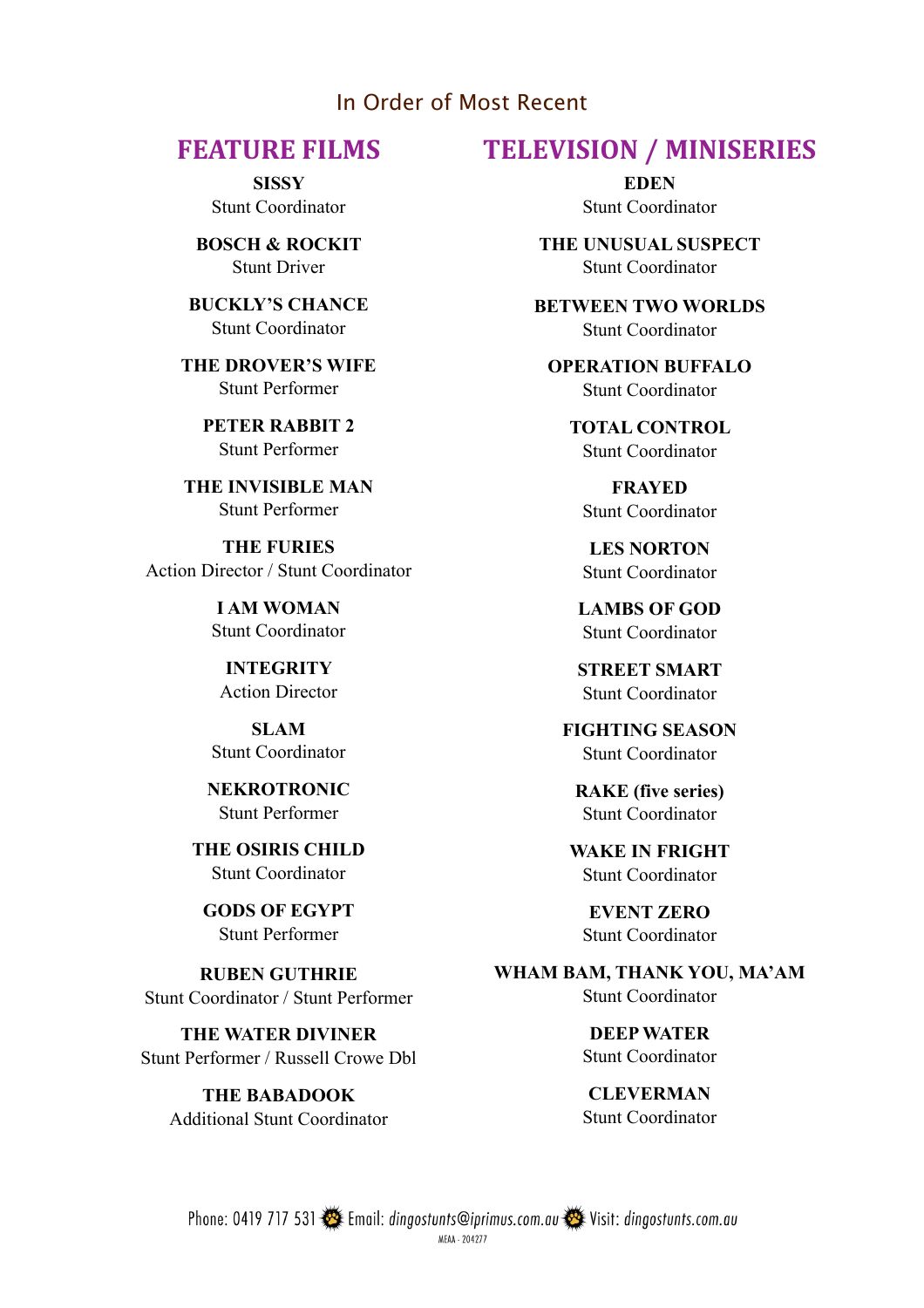**ADORE**  Stunt Coordinator

**KNUCKLE**  Additional Stunt Coordinator

**AROUND THE BLOCK**  Stunt Coordinator

**THE BOY CASTAWAYS**  Stunt Coordinator

**STAR WARS, EPISODE 3**  Assistant Stunt Coordinator C3PO - Stunt Dbl

**STAR WARS, EPISODE II**  Jedi Knight

> **THE CLINIC**  Stunt Coordinator

**THE SAPPHIRES**  Stunt Coordinator

**ACCIDENTS HAPPEN**  Stunt Coordinator

> **WOLVERINE**  Stunt Performer

**GALORE**  Stunt Coordinator

**HEY, HEY, IT'S ESTHER BLUEBURGER**  Stunt Coordinator

#### **RAPA NUI**

Stunt Performer

#### **SIGNAL ONE**

Assistant Stunt Coordinator Stunt Performer

#### **OPERATION DUMBO DROP**

Stunt Performer Rigger

**BROKEN HILL**  Luke Arnold - Stunt Dbl

### **FEATURE FILMS TELEVISION / MINISERIES**

**LOVE CHILD (Series 1, 2 & 4)** Stunt Coordinator

**DOCTOR DOCTOR**  Stunt Coordinator

**THE PETER BROCK STORY**  Stunt Coordinator

**DRIPPING IN CHOCOLATE**  Stunt Coordinator

**DANGEROUS WOMEN**  Stunt Coordinator

> **WINTER**  Stunt Coordinator

**THE KILLING FIELD**  Stunt Coordinator

> **POWER GAMES**  Stunt Coordinator

**THE OUTLAW MICHAEL HOWE**  Stunt Coordinator / Stunt Performer

> **BROTHERS IN ARMS**  Stunt Performer

**WILD BOYS**  Stunt Coordinator / Stunt Performer

> **THE PRINCIPAL**  Stunt Coordinator

**REDFERN NOW (Series 1 & 2)**  Stunt Coordinator

**THE KETTERING INCIDENT**  Additional Safety Supervisor

> **WONDERLAND (Series 1 & 2)**  Stunt Coordinator

Phone: 0419 717 531 Email: dingostunts@iprimus.com.au Wisit: dingostunts.com.au MFAA - 204277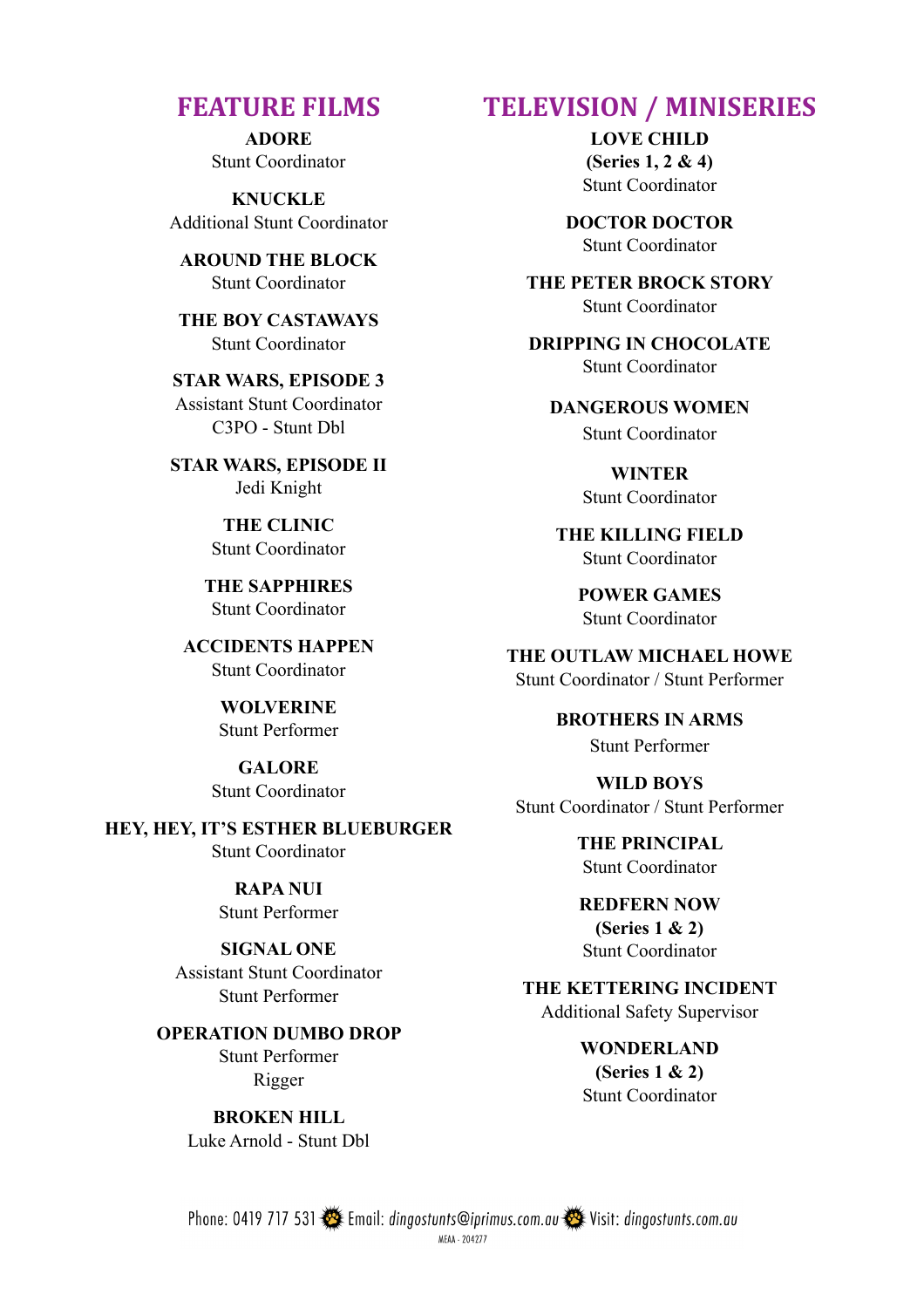**AUSTRALIA**  Safety Supervisor

**HOME**  Jimmy - Stunt Dbl

**SUPERMAN RETURNS** Safety Supervisor Stunt Performer

> **GHOST RIDER**  Safety Consultant

**GODZILLA 'THE FINAL WARS'**  Safety Supervisor Stunt Performer

**MASK 2 'SON OF THE MASK'**  Safety Supervisor

> **THUNDERSTRUCK** Stunt Performer

**THE NIGHT WE CALLED IT A DAY**  Safety Supervisor

> **THE CROP**  Stunt Performer

**BLACK JACK**  Stunt Performer

**THE HONOURABLE WALLY NORMAN**  Safety Supervisor

> **ALAVANDA**  Assistant Stunt Co-ordinator

**TWO HANDS** Heath Ledger - Stunt Dbl

> **RISK**  Stunt Car driver

**WIGGLES THE WESTERN**  Safety Supervisor

**MISSION IMPOSSIBLE II**  Stunt Performer - Biker 2

# **FEATURE FILMS TELEVISION / MINISERIES**

**A PLACE TO CALL HOME** 

**(Series 2, 3, 4 & 5)**  Stunt Coordinator

**TRICKY BUSINESS**  Stunt Coordinator

**PACKED TO THE RAFTERS**  Stunt Coordinator Stunt Performer

> **DANCE ACADEMY (Series 1, 2 & 3)**  Stunt Coordinator

**CHATROOM CHICKS**  Stunt Coordinator

**ENTERTAINMENT EYE** Stunt Coordinator

> **THE CUT** Stunt Coordinator Stunt Performer Safety Supervisor

**HOME AND AWAY**  Stunt Coordinator Stunt Performer

**SPIRITED (Series 1 & 2)**  Stunt Coordinator

**MARY BRYANT**  Stunt Performer Safety Supervisor

**EAST WEST 101 (Series 3)**  Stunt Coordinator

**MY PLACE (Series 2)**  Stunt Coordinator Safety Supervisor

**COPS L.A.C**  Stunt Coordinator Stunt Performer

Phone: 0419 717 531 Semail: dingostunts@iprimus.com.au Semi- Visit: dingostunts.com.au MEAA - 204277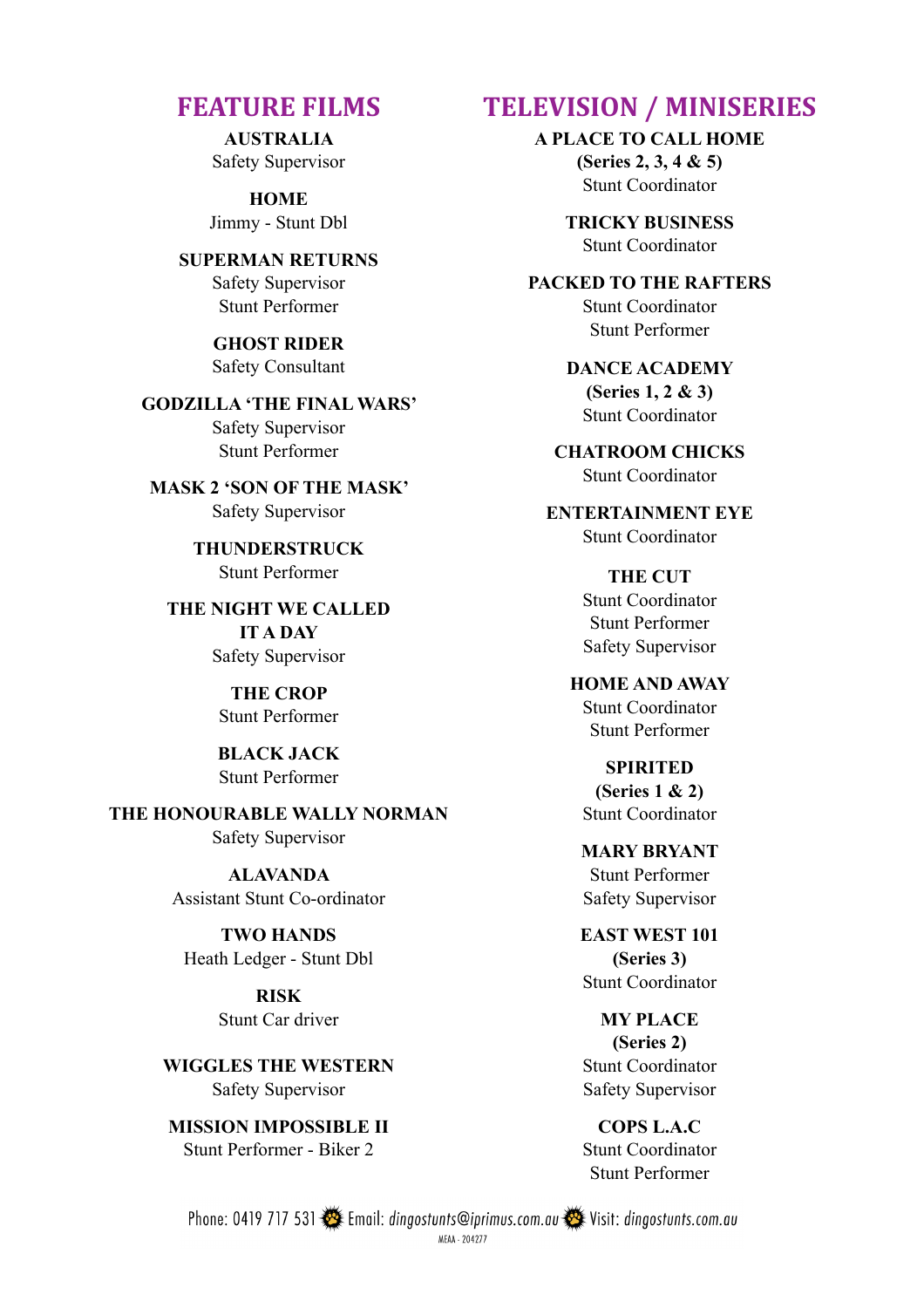**LIGHTNING JACK**  Paul Hogan Dbl

**MIGHTY MORPHIN POWER RANGERS**  Stunt Car Driver

> **CRIME BROKERS**  Cast as armoured car robber

**CUSTODIAN**  Barry Otto – Stunt Dbl Stunt Performer

**RECKLESS KELLY**  Cast as Policeman, shoot out at bank

> **ROMPER STOMPER**  Motorcycle Stunts

# **HURRICANE SMITH**

David Argue - Stunt Dbl Utility Stunts

# **TELEVISION / MINISERIES CONTINUED**

**GANGS OF OZ (Series 1 & 2)**  Stunt Coordinator

> **IROCK**  Stunt Coordinator

**THE MOLE**  Assistant Stunt Coordinator

**OUT OF THE BLUE**  Stunt Coordinator

> **TOUGH NUTS**  Stunt Coordinator

**FALSE WITNESS**  Safety Supervisor

**THE ONE**  Safety Supervisor

**MAJOR CRIME**  Stunt Performer

# **FEATURE FILMS TELEVISION / MINISERIES**

**UNDERBELLY 2**  Stunt Security Guard

**RESCUE SPECIAL OPS**  Replacement Stunt Coordinator Safety Supervisor

> **THE JESTERS (Series 2)**  Stunt Coordinator

**JESSICA**  Stunt Performer

**ALL SAINTS**  Stunt Coordinator Stunt Performer

**AUSTRALIA'S WORST DRIVER**  Assistant Stunt Coordinator

**FARSCAPE (Series 3 & 4)**  Stunt Performer / Safety Supervisor

> **CRIMES, LIES & ALIBIS**  Stunt Coordinator

**GANGS OF OZ (Series 1 & 2)**  Stunt Coordinator

> **IROCK**  Stunt Coordinator

> **THE ONE** Safety Supervisor

**THE MOLE**  Assistant Stunt Coordinator Safety Supervisor

> **GP**  Featured Stunt Actor

Phone: 0419 717 531 Email: dingostunts@iprimus.com.au Wisit: dingostunts.com.au MEAA - 204277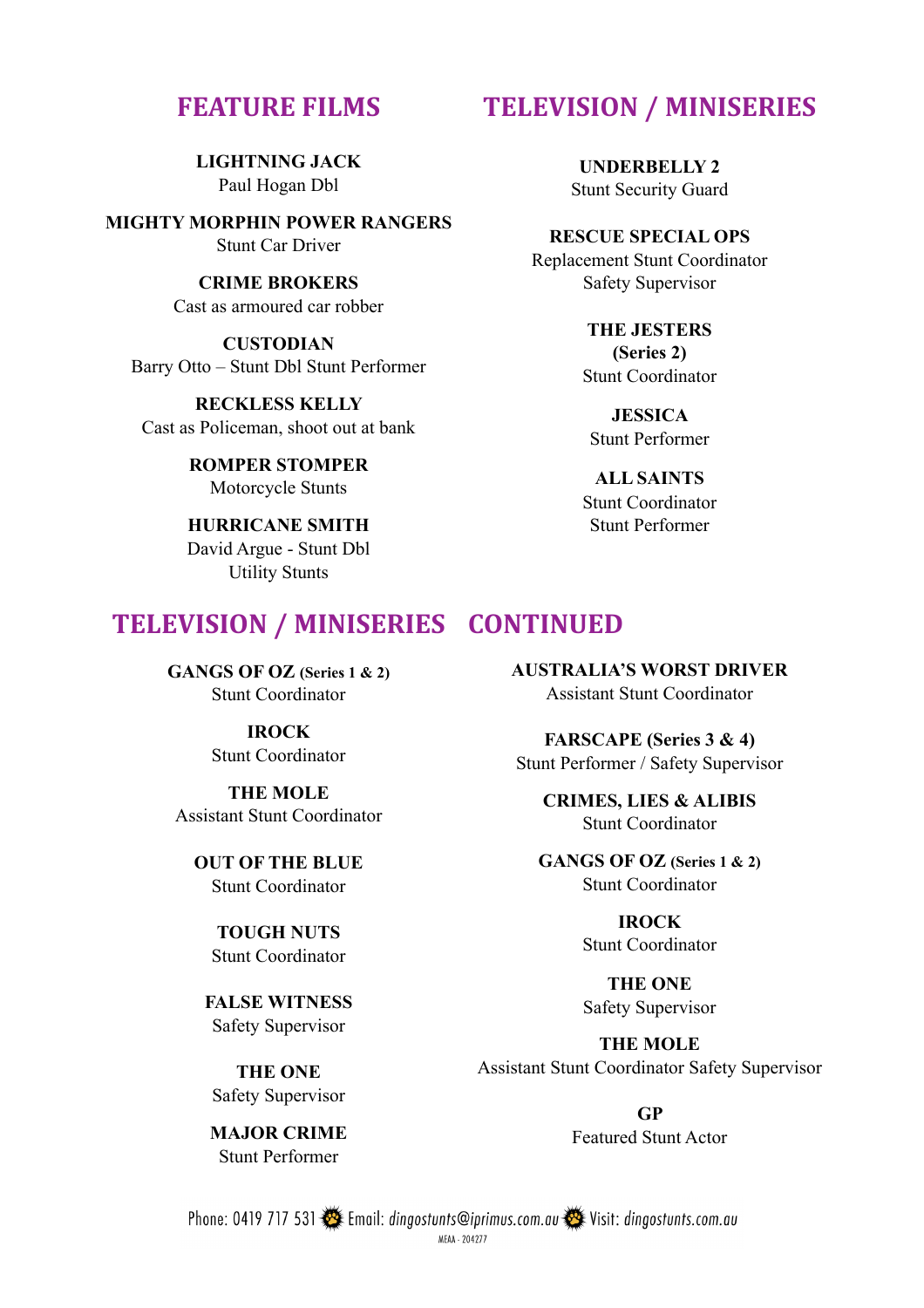# **TELEVISION / MINISERIES CONTINUED**

**DOUBLE TAKE** Stunt Coordinator

**AUSTRALIA'S NEXT TOP MODEL (Series 1 & 2)**  Stunt Coordinator (Wire Work)

> **JEOPARDY**  Stunt Driver

**CHANGI**  Mathew Newton – Stunt Dbl Stunt P.O.W

**THE ROAD FROM COORAIN**  Richard Roxburgh – Stunt Dbl

**THE RUBICON**  Cast as Stunt Trolley Pusher

**BETTER HOMES & GARDENS**  Safety Supervisor

> **CREDENCE**  Safety Supervisor

**ROAR**  Heath Ledger – Stunt Dbl Rigger

> **BEAST MASTER (Series 1 & 2)**  Stunt Performer

**ESCAPE OF THE ARTFUL DODGER** 

Assistant Stunt Coordinator Dodger - Stunt Dbl

**BLACKWATER TRAIL**  Mark Lee – Stunt Dbl Assistant Stunt Coordinator

**ROUGH DIAMONDS**  Assistant Stunt Coordinator Jason Donavan – Stunt Dbl

**YOUNG LIONS**  Safety Supervisor

**WHITE COLLAR BLUE** Safety Supervisor

**CLEAVER**  Stunt Performer

**AFTER THE BEEP**  Stunt Car driver

**BLUE MURDER**  Cast as Hood

**THE POTATO FACTORY**  Cast as Thug

**ABOVE THE LAW** 

Stunt Dbl for car knock-down Car driving Featured character in fight scene

**DANCING ON ICE** 

Stunt Coordinator (Wire Work)

**A DIFFICULT WOMAN**  Stunt Performer

> **METEORITE**  Utility stunt

**ALWAYS GREENER**  Safety Supervisor

> **OUT THERE** Safety Supervisor

**POLICE RESCUE (Series 2 & 3)** 

Russell Crowe – Stunt Dbl Utility Stunts

**DENTON OLYMPIC SPECIAL**  Torch punch victim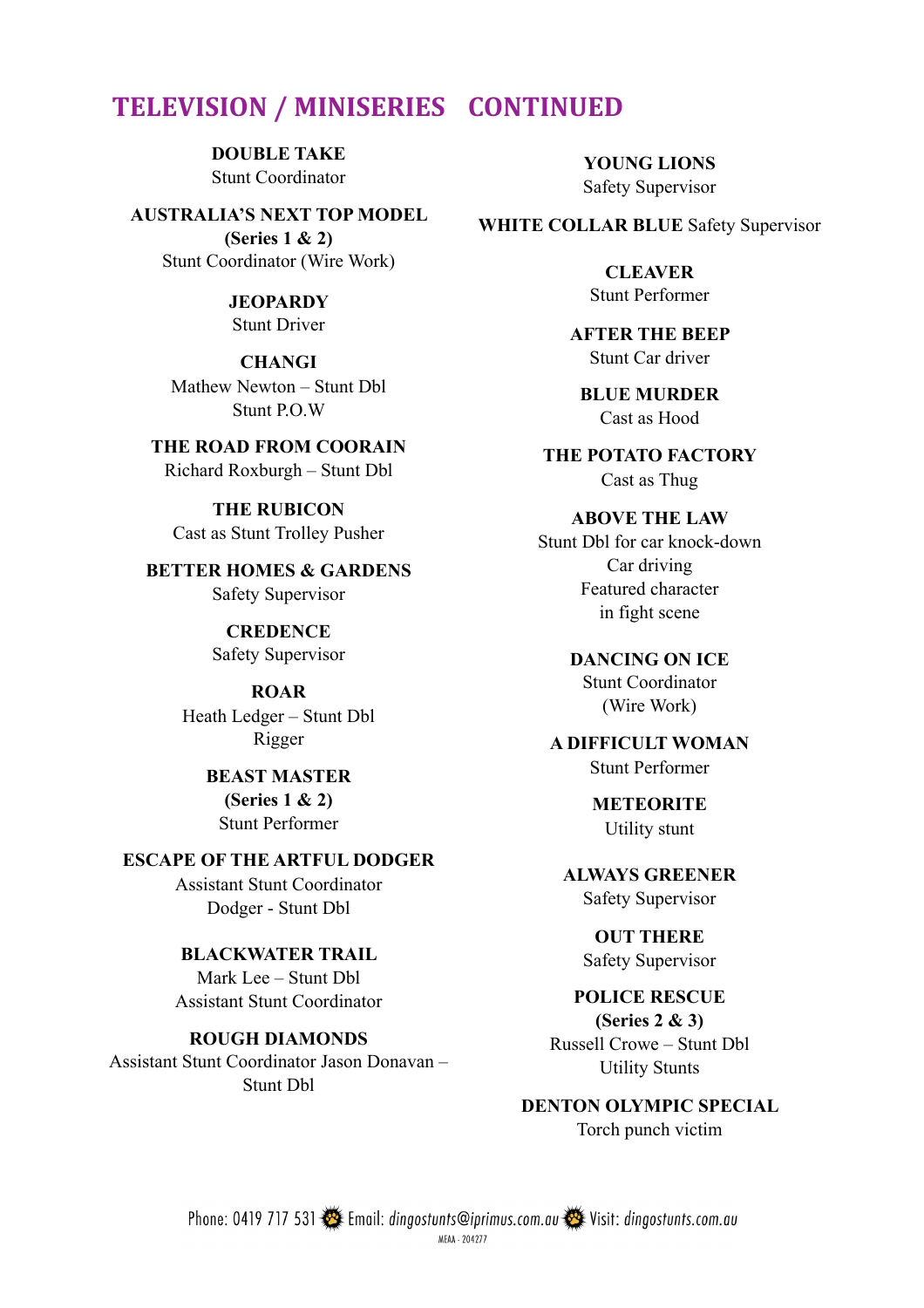# **TELEVISION / MINISERIES CONTINUED**

**AUSTRALIA'S MOST WANTED**  Featured actor

> **SINGAPORE SLING** Assistant Stunt Coordinator

> **BONEY**  Assistant Stunt Coordinator Stunt Performer Featured Actor

> > **TODAY TONIGHT**  High falls (30 ft)

**McLEOD'S DAUGHTERS**  Stunt Dbl

### **SHORT FILMS**

**DEADHOUSE DARK**  Stunt Coordinator

> **ENTRENCHED**  Stunt Coordinator

**COAT OF ARMS**  Stunt Coordinator

**THE LAKE**  Stunt Coordinator

**DAMAGED GOODS**  Stunt Coordinator

**MY MIND'S OWN MELODY**  Stunt Coordinator

> **THE IMPOSTER**  Stunt Coordinator

**THE FORT**  Stunt Coordinator

**FRANSWA SHARL**  Stunt Coordinator Safety Supervisor

**NOWHERE TO LAND**  Stunt Dbl - Try to stop man falling

> **IRRESISTIBLE FORCE**  Peter Kent – Stunt Dbl

**EARTH FORCE**  Stunt Dbl Cast as guard, dirt bike jumps

**HEARTBREAK HIGH**  Scott Major – Stunt Dbl

**MISSION TOP SECRET**  Assistant Stunt Coordinator

# **SHORT FILMS**

**LET ME GO**  Stunt Coordinator

**FAMILY**  Stunt Coordinator

**THE GROUND BENEATH**  Stunt Coordinator

> **DEATH'S REQUIEM**  Stunt Coordinator

**GIMME SHELTER**  Stunt Coordinator

**MAITLAND**  Stunt Coordinator

**FLOODHOUSE**  Safety Supervisor

**BY THIS RIVER**  Stunt Coordinator

**INCARNATION**  Stunt Coordinator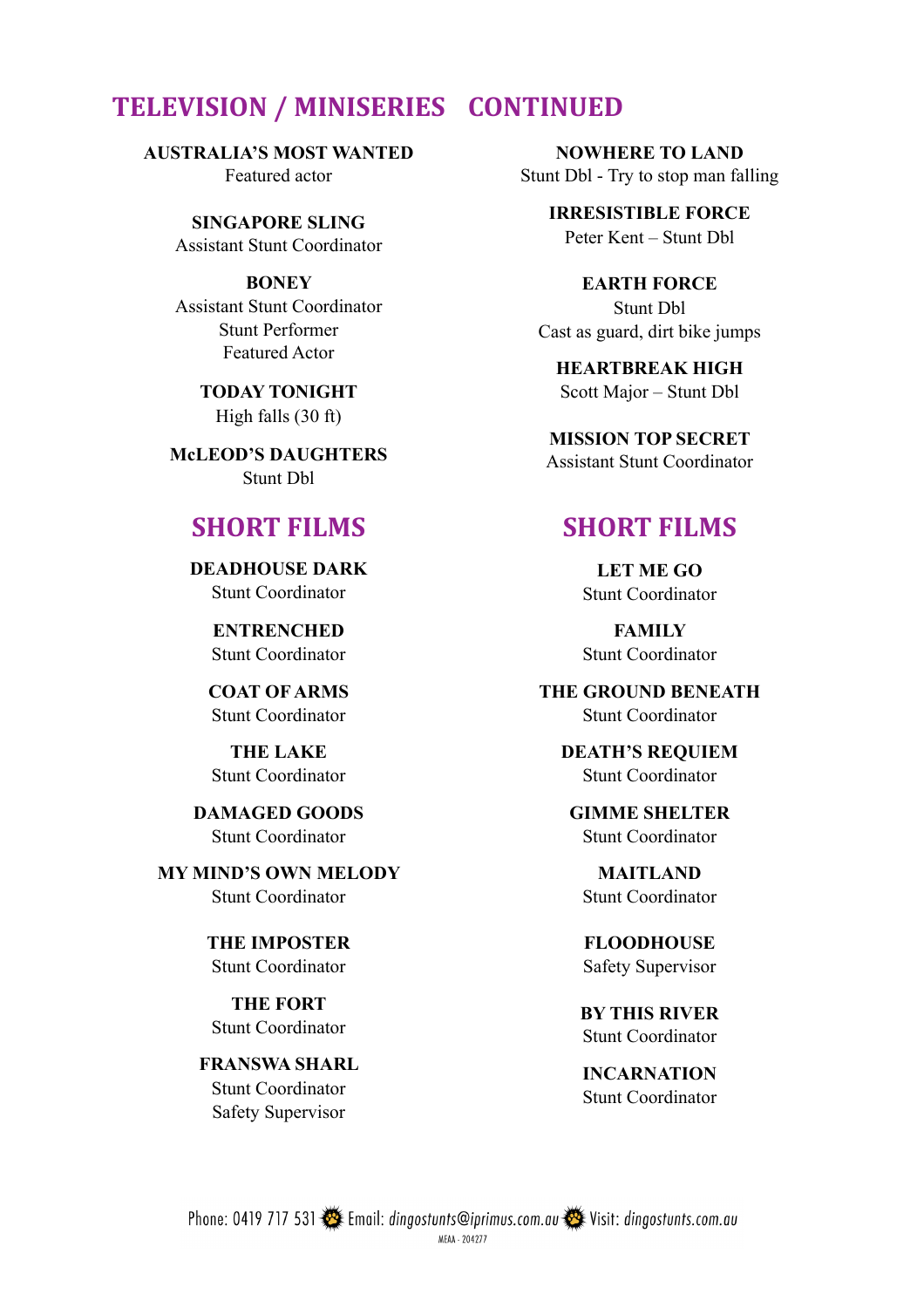# **TV COMMERCIALS TV COMMERCIALS**

**RMS – FATIGUE**  Stunt Coordinator

**NOKIA N97 – 'MINI BUT MIGHTY'**  Stunt Coordinator

**MAKE ME A SUPER MODEL**  Stunt Coordinator

### **AUSTRALIA'S NEXT TOP MODEL**

Stunt Coordinator (Wire Work)

**TELSTRA**  Safety Supervisor

**QANTAS**  Safety Supervisor

**ASAHI (BEER)**  Safety Supervisor

**DORNBRACHT**  Stunt Coordinator

**FOXTEL – 'BEFORE 30'**  Stunt Coordinator

> **MITSUBISHI 4X4**  Precision Driver

### **MATURE AGED APPRENTICESHIPS - GOVERNMENT**

Safety Supervisor **'V' ENERGY DRINK**  Safety Supervisor **KIA** 

Safety Supervisor

# **FARMER WANTS A WIFE**

Safety Supervisor

**FOXTEL**  Safety Consultant

**SBS** Safety Supervisor

**VOLKSWAGEN**  Precision Driver

**2015 AUSTRALIA DAY LAMB**  Stunt Coordinator / Horse Rider

> **'UP & GO'**  Stunt Coordinator

**HISTORY CHANNEL**  Stunt Coordinator

> **WEET-BIX**  Stunt Coordinator

**GREEN ENERGY**  Stunt Coordinator

**TARGET 'DENIM NATION'**  Stunt Coordinator

> **LOCKWOOD**  Stunt Coordinator

**NATIONAL BROADBAND NETWORK**  Safety Supervisor

> **HUNGRY JACK'S**  Safety Supervisor

#### **THE RICH LIST**

Cast - Stunt fall on treadmill

**HOLDEN**  Cast – Precision Driver

#### **CHANNEL 7 PROMOS 'RUGBY UNION'**  Stunt Coordinator

**TIVO**  Safety Supervisor

**UNCLE TOBY'S**  Safety Supervisor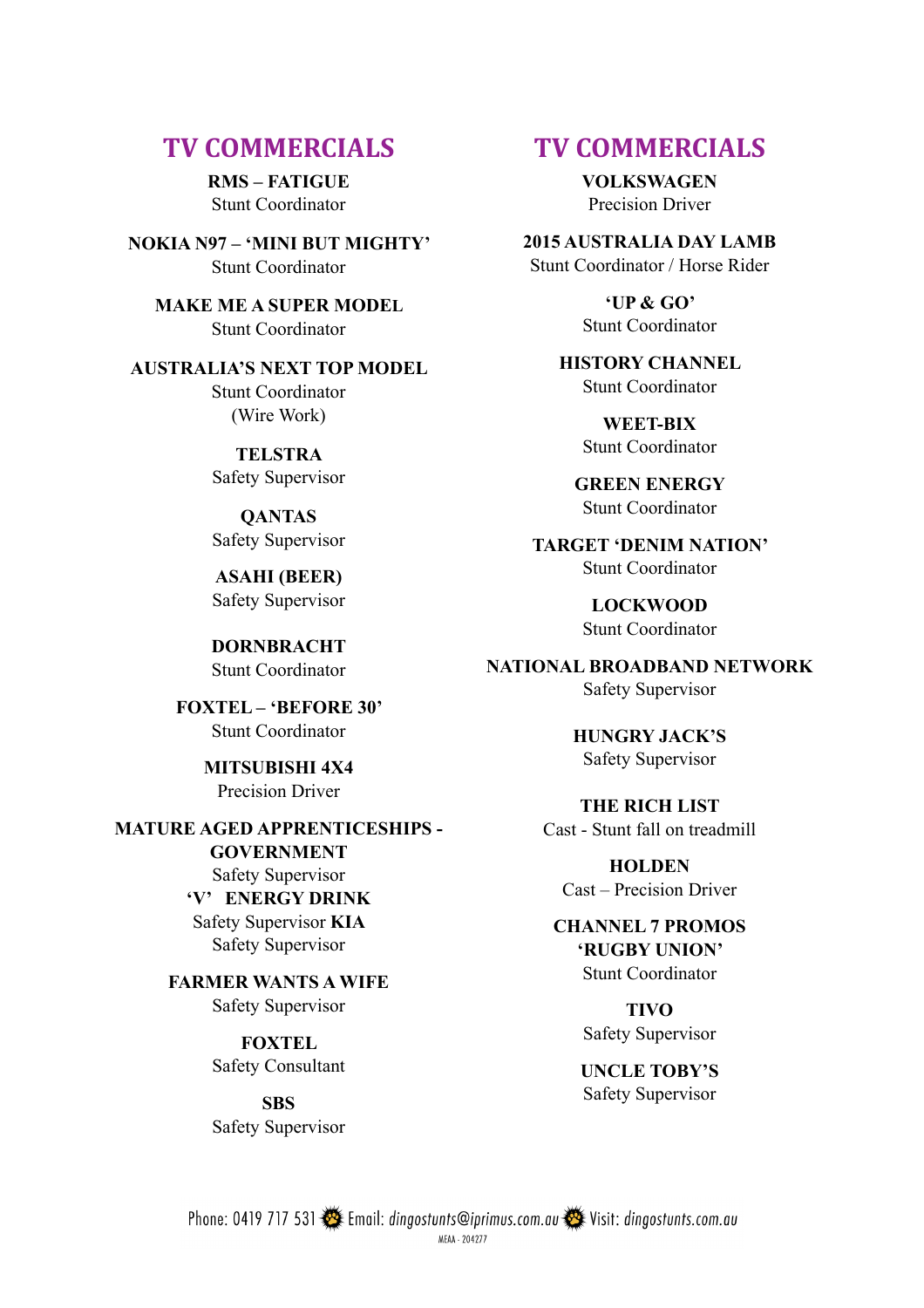**SEIKO**  Safety Supervisor **KIA**  Safety Supervisor

**FUJI**  Safety Supervisor

**TOURISM AUSTRALIA 'TRANSFORMATION'**  Safety Supervisor

**KODAK**  Concealed Stunt Driver

**BP SERVICE STATIONS**  Featured actor, Stunt Driver

> **GAITOR AID**  Stunt Driver

**COATES**  Cast - Knocked down by pink batts

> **MYER**  Safety Supervisor

> **SUBARU**  Safety Supervisor

> **SOLO**  Cast as Solo Man

**TOYOTA ECHO**  Car Driver

**YELLOW PAGES**  Featured actor, car driver

**IMAGE MAGAZINE, JAPAN**  Featured Actor, Stunt driver

# **TV COMMERCIALS TV COMMERCIALS**

**TELSTRA 'BIG POND'**  Safety Supervisor

**MCDONALD'S – 'DELI CHOICES'**  Safety Supervisor

**NOKIA MOBILE PHONE**  Water Safety (Surfing)

> **PORTMAN'S**  Safety Supervisor

**BREAKERS**  Safety Supervisor

**TOYOTA TARAGO**  Precision Driver

**WESTERN AUSTRALIAN RTA**  Cast as car Knockdown Victim

**NISSAN 4X4**  Assistant Stunt Coordinator

**SILVER SCREEN PROD**  Assistant Stunt Coordinator

**EVERYWHERE IN THE CITY IS READY**  Featured Actor

**COLT 45 BEER, PHILIPPINES**  Lead actor

**MCDONALD'S -'MC HAPPY DAY'**  Safety Supervisor

> **RTA TOUCHSCREENS**  Stunt Driver

**NINTENDO**  Stunt Motorcycle Rider

**OLD NAVY**  Safety Supervisor

Phone: 0419 717 531 Semail: dingostunts@iprimus.com.au Semi- Visit: dingostunts.com.au MEAA - 204277